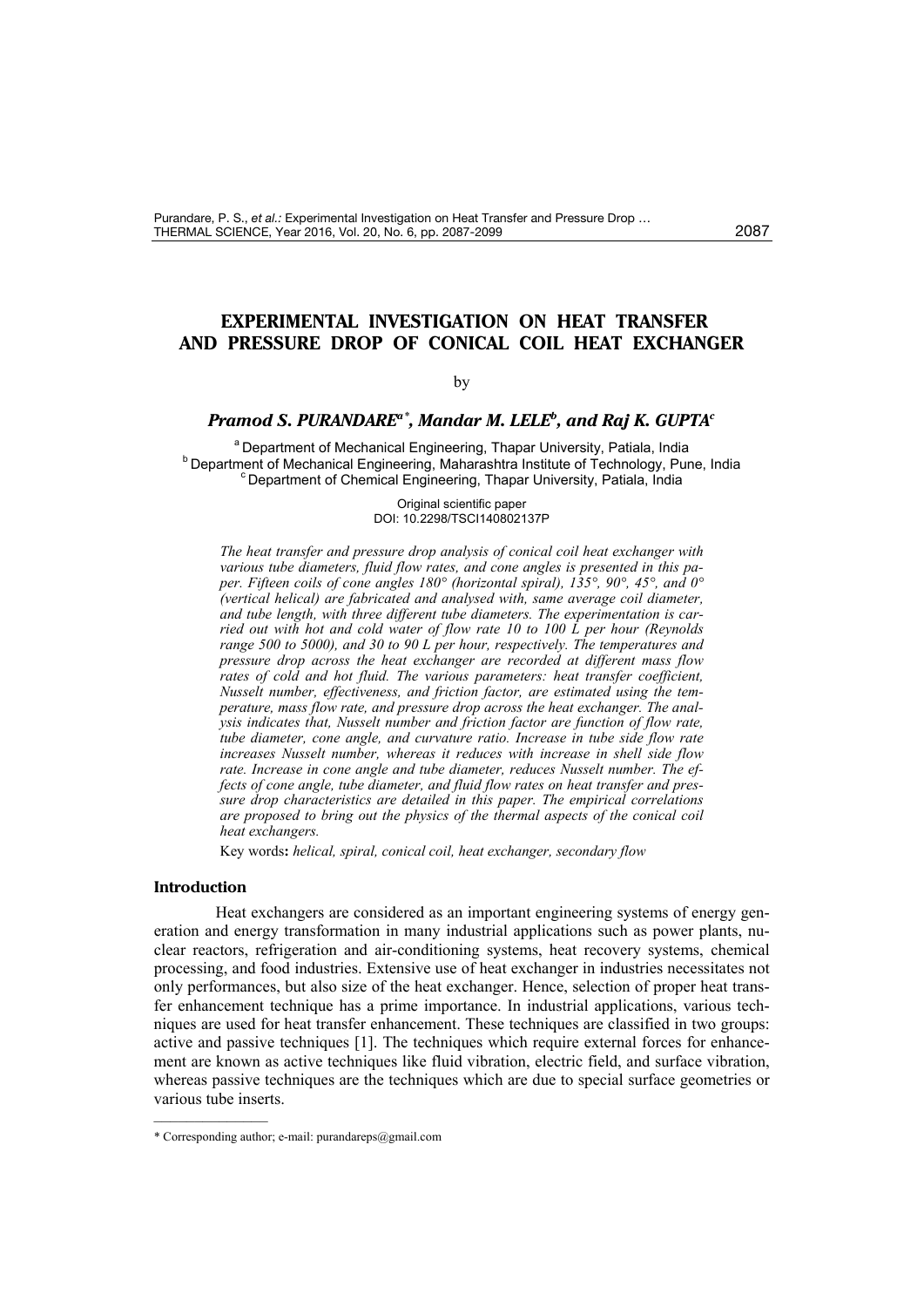Shell and coil tube configurations are the important passive techniques, frequently used in industry. Helical coiled configuration is very effective for heat transfer equipment such as heat exchangers and reactors because of enhanced heat transfer, compact structure, and accommodate large heat transfer surface area in a small space [2, 3].

Several studies have indicated that helically coiled tubes are superior to straight tubes when employed in heat transfer applications [4, 5]. The secondary developed in the curved helical coiled tubes due to centrifugal force observed in the fluid flowing, enhances the heat transfer in coiled tube heat exchanger. The intensity of secondaries [6-8] developed in the tube are the function of tube diameter, *d*, and coil diameter, *D*. For the smaller coil and tube diameter the intensity of secondaries developed is high. This increase in intensity of secondaries allows proper mixing of the fluid, which enhances heat transfer coefficient for the same flow rate. Increase in tube and coil diameter reduces the seconderies developed which reduces heat transfer coefficient [9].

In helical coil heat exchangers coil diameter remains same, hence the intensity of seconderies developed does not change which effects in constant heat transfer coefficient. In spiral coiled geometry the diameter of the coil continuously changes from innermost to the outermost section [10]. This indicates continuous alteration of the local heat transfer coefficient from innermost to the outermost section. This indicates, in case of helical coils the heat transfer coefficient is same throughout its dimensions, whereas in case of spiral coil heat exchanger overall heat transfer coefficient calculated with respect to mean diameter of the coil is slightly different than of local coil heat transfer coefficient.

In literature, numbers of correlations are available for helical coil which shows that Nusselt number, is a function of the Dean number, Prandtl number. Numerical studies of uniform wall heat flux for Dean number in the range of 80-1200 and curvature ratios, *δ*, of 1/10 to 1/100 for fully developed velocity and temperature field were performed by Kalb and Seader [11]. The analysis presented results in Nusselt number relationship:

$$
Nu = 0.836 \text{ De}^{0.5} \text{Pr}^{0.1} \quad \text{for} \quad \text{De} \ge 80 \quad \text{and} \quad 0.7 < \text{Pr} < 5 \tag{1}
$$

Xin and Ebadian [12] has analysed the effect of Prandtl number and geometric parameters on the performance of on helical coil heat exchanger, which results in correlation:

$$
Nu = (2.153 + 0.318De0.643) Pr0.177
$$
 (2)

for  $0.7 < Pr < 175$ ;  $20 < De < 1200$ ;  $0.0267 < d/D < 0.0884$ 

Cengiz *et al.* [13] have provided the analysis of heat transfer and pressure drops in a heat exchanger with a helical pipe containing inside springs. The results indicated that the Nusselt number increased with decreasing pitch/wire diameter ratio. On the basis of the experimental data the empirical correlation was presented for Nusselt number:

$$
Nu = 0.055 \text{ De}^{0.864} \text{Pr}^{0.4} \quad \text{for} \quad 70 < \text{De} < 1200; \quad 0.7 < \text{Pr} < 5 \tag{3}
$$

Experimental analysis of heat transfer enhancement in shell and helical coil heat exchanger was analysed by Jamshidi *et al.* [14]. Tube and shell side heat transfer coefficients are determined using Wilson plots. Experimental and Taguchi method are used to investigate the effect of fluid flow and geometrical parameters on heat transfer rate. The analysis indicate that the increase in coil diameter, coil pitch, and mass flow rate in shell and tube can increase the heat transfer rate in these types of heat exchangers.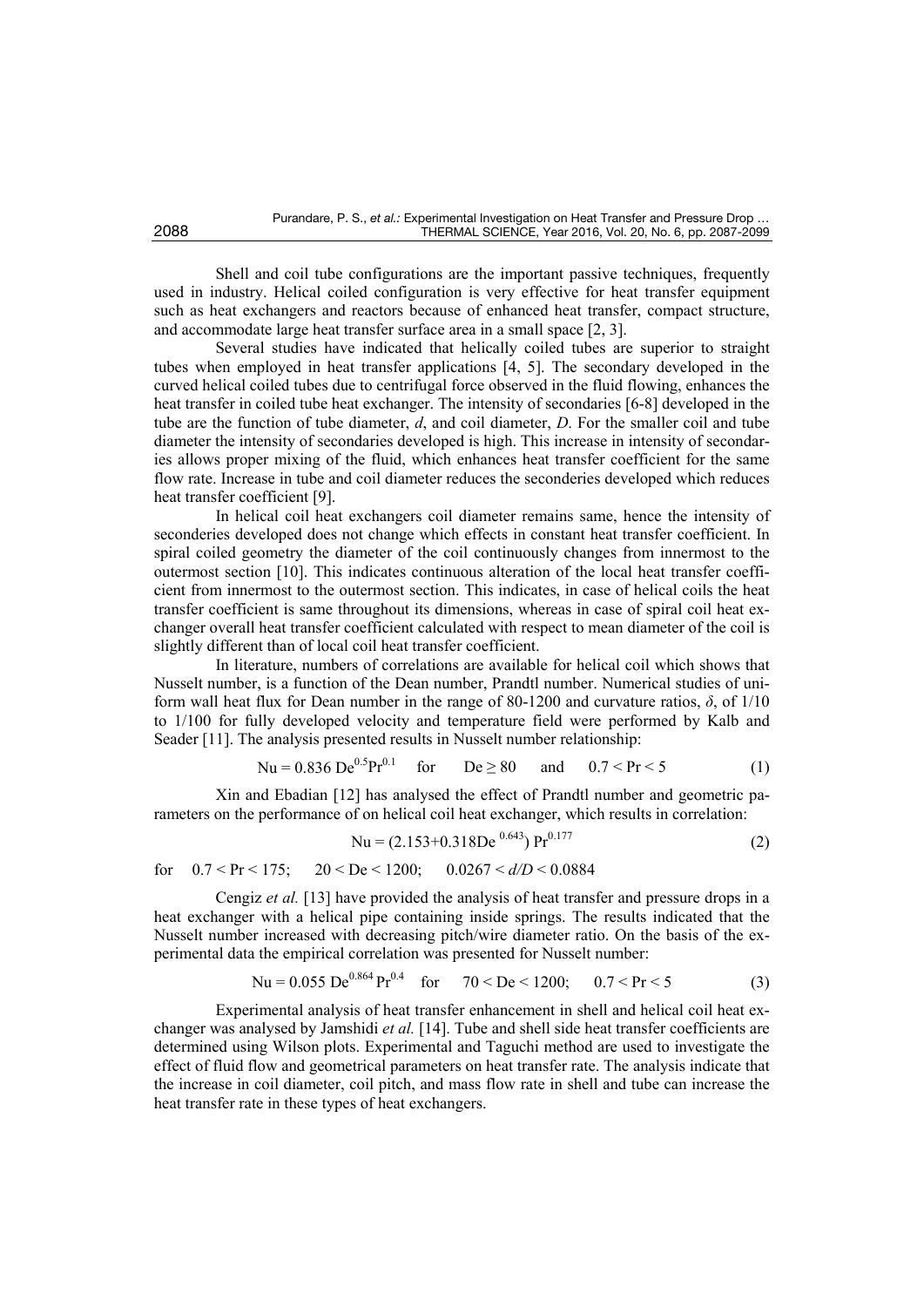An investigation on the shell-side flow and heat transfer performances of multilayer spiral-wound heat exchanger under turbulent flow was studied by experimentally and numerically by Lu *et al.* [15]. The heat exchanger was analysed by Wilson plot method and correlation for the shell-side Nusselt number outside the tube is obtained:

$$
Nu = 0.179 \text{ Re}^{0.862} \quad \text{for} \quad 500 \le \text{Re} \le 3500 \tag{4}
$$

The third configuration in the coiled tube heat exchanger is the conical coil configuration, which is the intermediate configuration of helical and spirally coiled configurations. The conical coil configuration is shown in fig. 1.

The conical coil is considered as spiral coiled when the coil cone angle is 180° and it is considered as helical coiled, when the coil cone angle is 0°.

In literature, it is observed that sufficient experimental and numerical data is available for the analysis of helical and spiral coil heat exchanger whereas conical coil configuration with respect to different cone angles is not explored thermodynamically and hydro-dynamically by the researchers for the heat transfer applications. This fact created the motivatation to undertake the current work. The objective of this work is to analyse the conical coil heat exchanger thermodynamically from spiral to helical coil configuration at



**Figure 1. Conical coil used in heat exchanger;**  $\theta$  – cone angle,  $D_1$  – minimum diameter, *D***2 – maximum diameter,**   $D_m$  – mean diameter  $D_m + (D_1 + D_2)/2$ *d* **– tube diameter**

different intermediate cone angles, spiral (180°), 135°, 90°, 45<sup>°</sup>, helical (0°). The analysis is extended to establish the relationship between Nusselt number (thermal parameter), Dean number (flow parameter), Prandtl number (fluid parameter), and *δ* (geometric parameter) from thermal analysis, and *f* (friction factor), Dean number (flow parameter), and *δ* (geometric parameter) form pressure drop analysis. In this paper the thermal and pressure drop analysis of conical coil configurations is presented.

# **Experimentation**

#### *Experimental set-up*

For the experimentation the experimental set-up was developed as shown in fig. 2.

The experimental set-up consists of heat exchanger with conical coil. Conical coils are fabricated on the wooden formers of specified cone angles and by hot rolling process. The care has been taken for dimensional stability of the conical coils in fabrication process. The shell is designed to accommodate all coils, one by one, in the same shell. The specially designed closed loop constant temperature hot water supply system



**Figure 2. Experimental set-up;**  $T_1$  **– cold water inlet,**  $T_2$  – cold water outlet,  $T_3$  – hot water inlet, *T***4 – hot water outlet**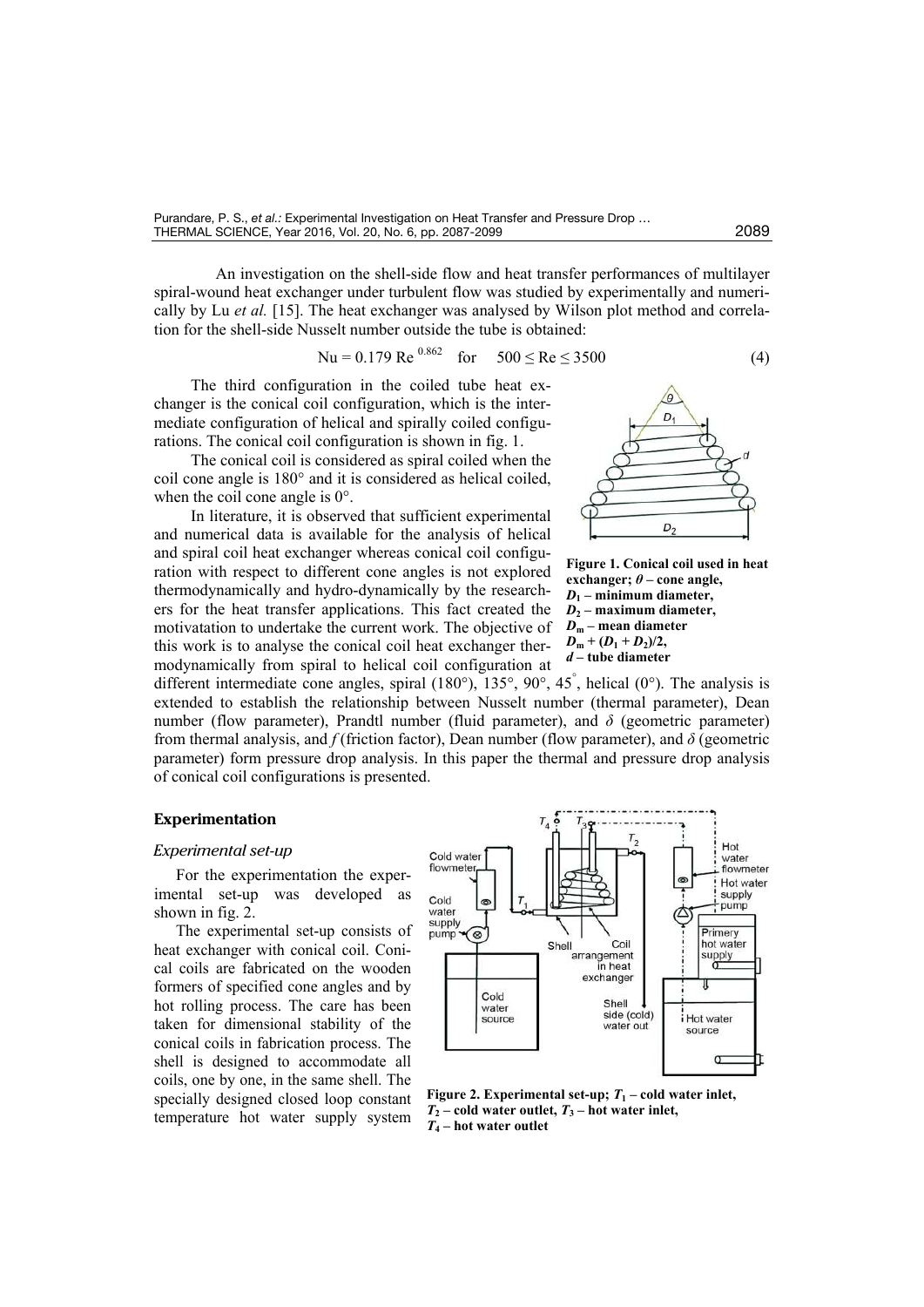supplies hot water to the tube side of the heat exchanger by a constant discharge pump. Constant temperature cold water is supplied to shell side by pump (from separate storage of 500 L capacity installed and maintained at constant temperature in test run). Two rotameters (accuracy of ±1% of the maximum flow rate) are used to measure the cold and hot water flow through the heat exchanger. The constant temperature of inlet cold and hot water flowing through the heat exchanger are maintained with the help of thermostat controlled system. Heat exchanger is insulated by polyurethane foam layer of 6 mm thickness (designed on the basis of available data) to avoid the heat loss due to convection from outer surface. Temperature measurements are carried out using calibrated *k-*type thermocouples (Make-Kristake Instruments and transducers, with accuracy of 0.1 K) which are mounted at various locations. Pressure drop across the heat exchanger is measured with micro-manometer with an accuracy of 0.5 mm of water column. To reduce the heat loss, extensions of the heat exchanger coils are well insulated to ensure that the temperature measured should have minimum error. All properties were assessed at the mean bulk temperature of the fluids for both tubes as well as shell side fluid (average of inlet and outlet temperatures). The uncertainty in the experimental set-up are identified and taken into considerations for the uncertainty analysis.

## *Parameters for experimentation*

For the experimentation and the analysis of the conical coiled heat exchanger the parameters considered are listed in tab. 1.

| Parameter                                      | Details                                         |  |  |
|------------------------------------------------|-------------------------------------------------|--|--|
| Total number of coils                          | 15                                              |  |  |
| Coil mean diameter [mm]                        | 200                                             |  |  |
| $\vert$ Coil pitch $\vert$ mm $\vert$          | Outer diameter of the tube                      |  |  |
| Coils                                          | Helical (0°), 45°, 90°, 135°, and spiral (180°) |  |  |
| Tube size inner diameter × outer diameter [mm] | $8 \times 10$ , $10 \times 12$ , $12 \times 15$ |  |  |
| Tube side fluid $[°C]$                         | Hot water of temperature $70\pm1\%$             |  |  |
| Shell side fluid $[°C]$                        | Cold water of temperature $22\pm1\%$            |  |  |
| Hot water flow rate [L per hour]               | 10 to 100, Re = 500-5000, De = 120-1200)        |  |  |
| Cold water flow rate [L per hour]              | 30 to 90                                        |  |  |

**Table 1. Parameters considered for analysis**

### **Experimentation and analysis**

#### *Thermal analysis*

The experimentation is carried out by keeping the cold water flow rate to 30 L per hour and varying the hot water flow rate 10-100 L per hour by the interval of 5 L per hour. For each reading, steady-state is achieved with constant hot and cold water flow rate. The same procedure is repeated for the cold water flow rate of 45, 60, 75, and 90 L per hour. Totally about 125 test runs are recorded for each coil.

All properties were assessed at the mean bulk temperature of the fluids for both tubes as well as shell side fluid (average of inlet and outlet temperatures).

Heat transfer to the cold water in the heat exchanger is calculated by the equation: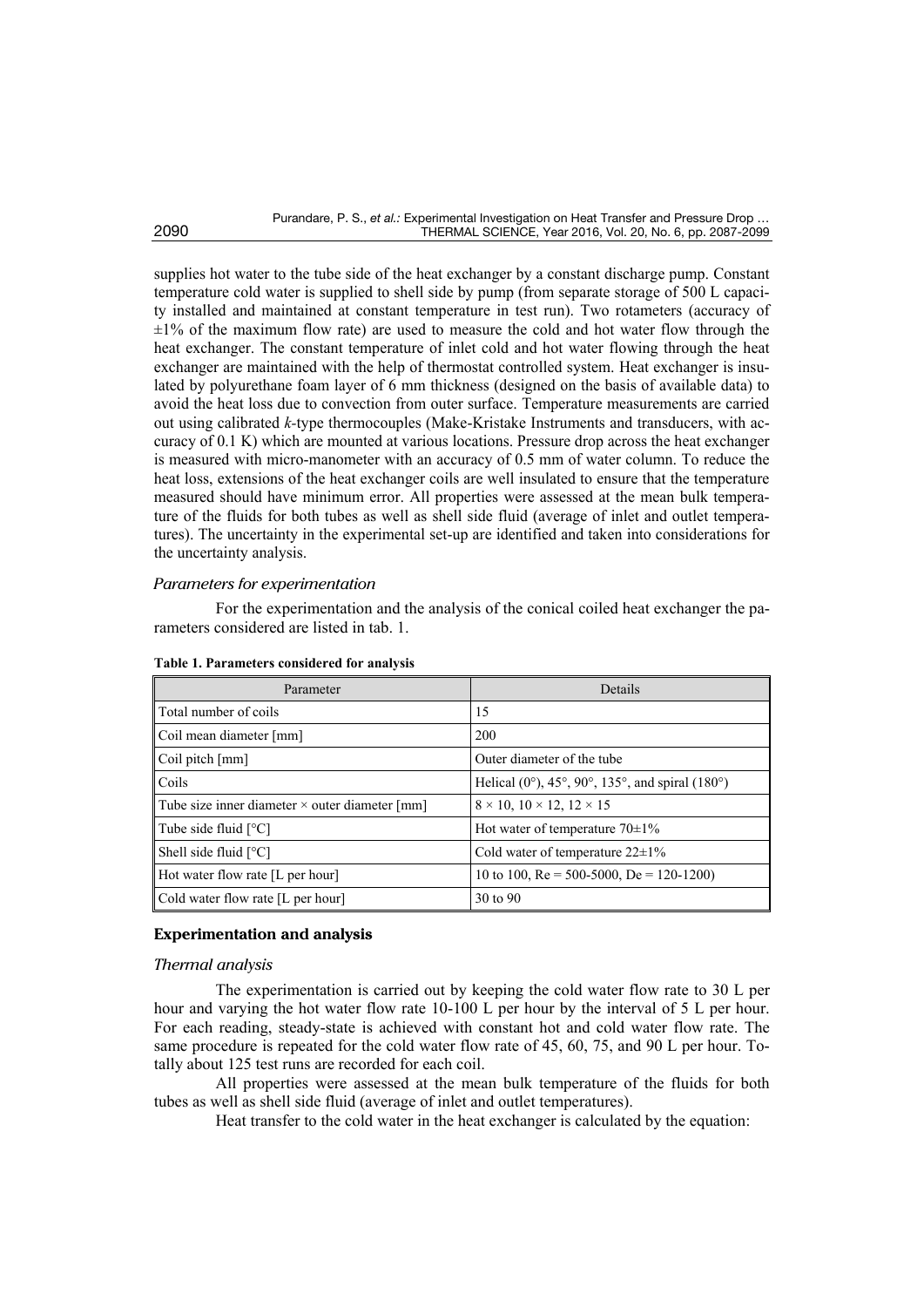$$
q_{\rm c} = m_{\rm c} c_{\rm pw} (t_{\rm c,o} - t_{\rm c,i})
$$
\n(5)

Heat transfer to the hot water in the heat exchanger is calculated by the equation:

$$
q_{\rm h} = m_{\rm h} c_{\rm pw} (t_{\rm h,o} - t_{\rm h,i})
$$
 (6)

The average heat transfer rate used in the calculation is determined from the hot water-side and cold waterside:

$$
q_{\text{avg}} = \frac{q_{\text{c}} + q_{\text{h}}}{2} \tag{7}
$$

The overall heat transfer coefficient was calculated from the inlet and outlet temperatures:

$$
U_{\rm ov} = \frac{q_{\rm avg}}{A_{\rm i} \, LMTD} \tag{8}
$$

The calculation of *LMTD* is considered as per the coulter flow condition [16]:

$$
LMTD = \frac{\Delta T_1 - \Delta T_2}{\ln \frac{\Delta T_1}{\Delta T_2}}
$$
\n(9)

where  $\Delta T_1$  is the temperature difference between inlet temperature of hot water and outlet temperature of cold water, and  $\Delta T_2$  is the temperature difference between outlet temperature of hot water and inlet temperature of cold water.

Heat transfer coefficients for the outer tube,  $h_0$ , and for the inner tube side,  $h_i$ , are calculated using traditional *Wilson plots* method [7]. Wilson plots allow the heat transfer coefficients to be calculated based on the overall temperature difference and the rate of heat transfer, without the requirement of wall temperatures. This method is chosen to avoid the disturbance of flow patterns and heat transfer while attempting to measure wall temperatures. The analysis is extended to evaluate the Nusselt number and furthermore to evaluate the relationship between Nusselt number and Reynolds number or Dean number (flow parameter), Prandtl number (fluid parameter), and *δ* (geometric parameter).

#### *Pressure drop measurement*

In order to evaluate *f-*Re relationship for the conical coil configuration, the pressure drop, Δ*p*, and average velocity, *U,* are measured. The friction factor is defined [17]:

$$
f = \frac{1}{2} \frac{\Delta p}{L} \frac{d_i}{\rho U^2}
$$
 (10)

where the average velocity is evaluated from *U* ( $O/A_c$ ) and nominal cross-sectional area  $A_c$  $(\pi d_1^2/4)$ . In order to ensure complete steady-state, 15-20 minutes is allowed to elapse when the flow rate was changed.

#### **Uncertainty analysis**

Least counts and the sensitivities of the measuring instruments used in the present investigation contribute the errors in the analysis. Coleman and Steele [18] and *Measurement uncertainty* ANSI/ASME [19] has proposed the uncertainty analysis for all experi-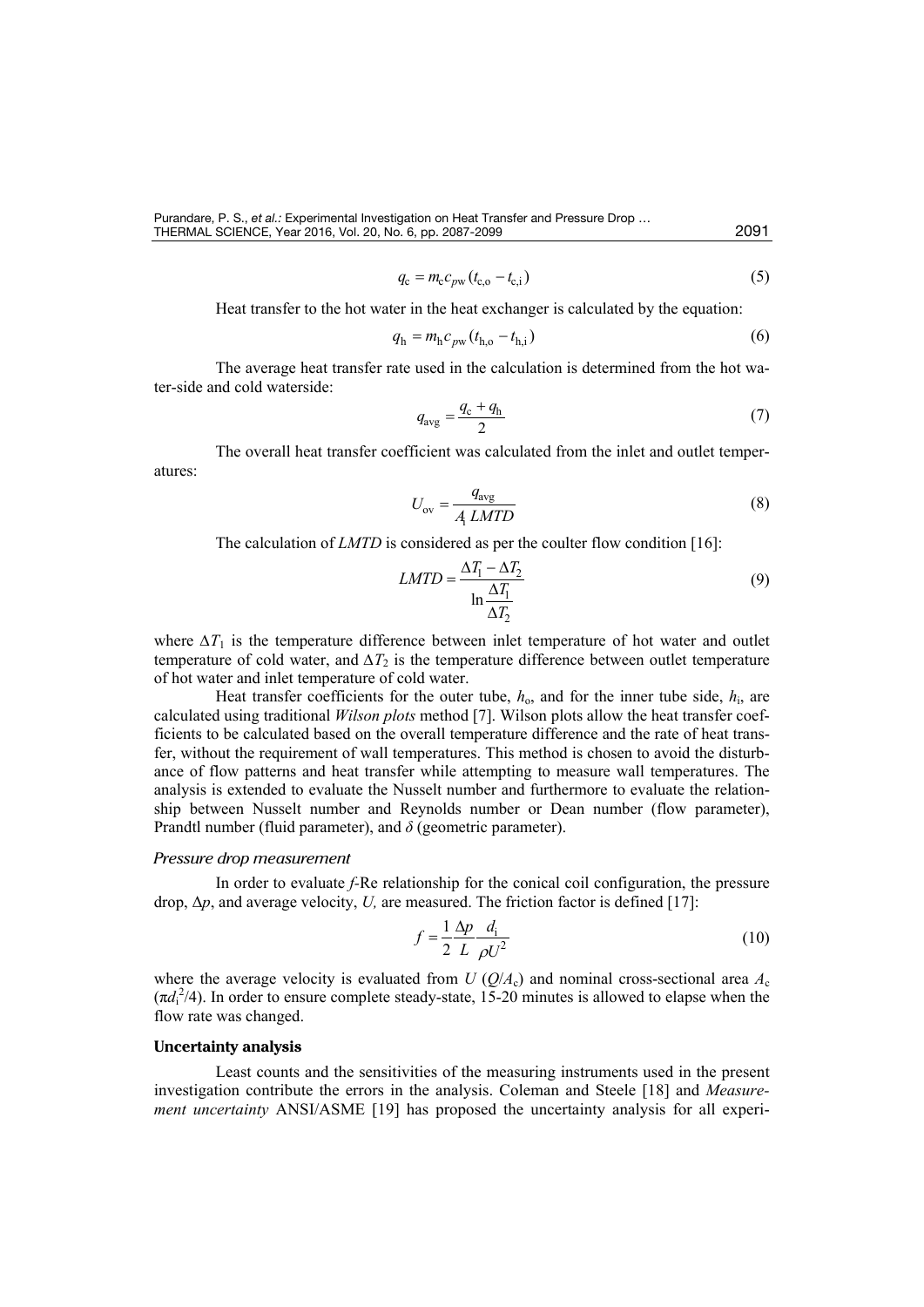| Quantity                    | Uncertainty $[\%]$ |  |  |  |
|-----------------------------|--------------------|--|--|--|
| Volume flow rate cold fluid | 1.66               |  |  |  |
| Volume flow rate hot fluid  | 2.50               |  |  |  |
| Reynolds number             | 2.51               |  |  |  |
| Dean number                 | 2.54               |  |  |  |
| <b>LMTD</b>                 | 2.32               |  |  |  |
| Heat transfer               | 3.94               |  |  |  |
| Heat transfer coefficient   | 6.10               |  |  |  |
| Nusselt number              | 6.10               |  |  |  |
| Friction factor             | 5.32               |  |  |  |

**Table 2. Uncertainty analysis**



**Figure 3. Variation of Nusselt number with Dean number**

ments and by referring Kannadasan and Stelle [20], it was found that the experimental uncertainty is less than 7% for all the runs. The detailed uncertainty chart is as in tab. 2.

#### **Result and discussion**

#### *Thermal analysis*

The graphs represented in the results and discussions are of coil of size  $10 \times 12$  mm and the shell side flow rate of 60 L per hour for the reference. The similar analysis is carried out for the coil size  $8 \times 10$  and  $12 \times 15$  mm, and shell side flow rate of 30, 45, and 90 L per hour for result confirmation.

Figure 3 shows the variation of Nusselt number with Dean number inside tube for different cone angle with same geometric parameters as same mean coil diameter,  $D_m$ , tube diameters,  $d_i$  and  $d_o$ , and same operating parameters as, flow rates,  $Q_h$  and  $Q_w$ , and constant inlet temperatures of both the fluids,  $t_{hi}$  and  $t_{ci}$ .

The analysis of fig. 3 indicates that Nusselt number increases with increase in inside Dean number. This indicates that, as flow rate inside tube increases the velocity increases, which increases the intensity of secondaries developed in the coiled tube [4], effects in in-

creased Nusselt number. It is also observed that, for the same Dean number inside tube, Nusselt number is highest in helical coil, whereas for spiral coil it is lowest. In case of conical coils, Nusselt number decreases with increase in cone angle. In the analysis it is already proved that secondaries developed in the tube are function of coil diameter [5]. In helical coil heat exchanger the secondaries developed are of uniform intensity which shows proper mixing of fluid enhances the heat transfer. As cone angle increases from helical  $(0^{\circ})$  to spiral  $(180^{\circ})$  the intensity of secondaries developed are also considerably altered. In conical coil geometry, length of tube for below mean diameter is less than that of length of tube above. As cone angle increases the variation in lengths below and above mean diameter increases, which directly reduces the overall intensity of secondary flow developed in the coil. This reduction in intensity of secondaries reduces the Nusselt number. The second main reason may be due to compact structure of conical and spiral coil with smaller pitch. The minimum pitch in the coils may effects in shell side water confinement in the space between the successive coil rounds and semi-dead zones may observe around coil. As a result of this, in this region, the flow of shell side fluid may decelerate hence heat transfer coefficients and Nusselt number reduces [16]. This effect increases with increase in cone angle. As the fluid is flowing over tubes, the shell side flow observes streamline around the tubes effecting localised bulk heating of the water which reduces the temperature gradient in case of conical coil and furthermore it is increased in case of spiral coil. The effect of this may reduce temperature gradient, reducing Nusselt number for conical and furthermore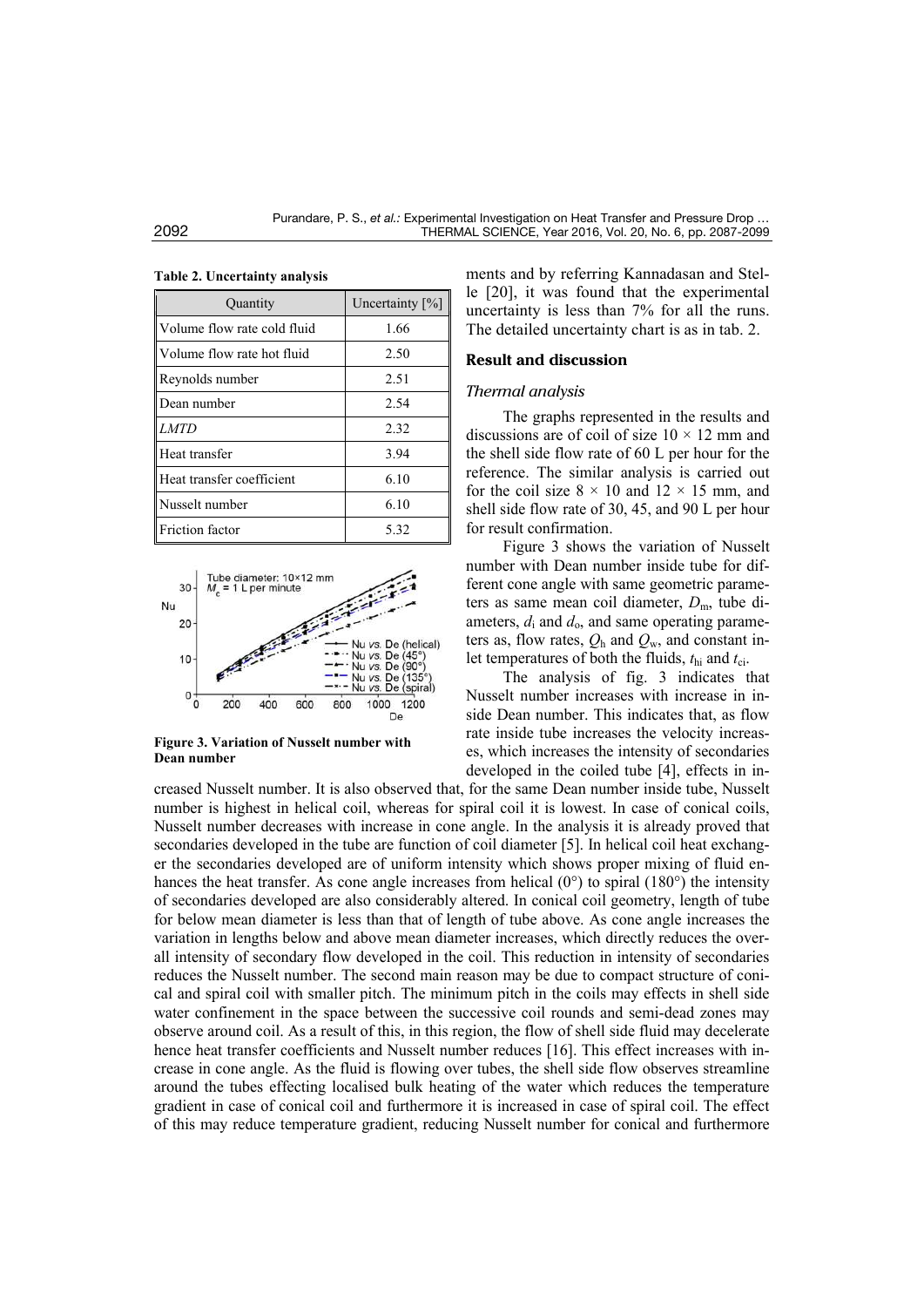to spiral coils. As the fluid is flowing over tubes the shell side fluid flow streamlined around the tubes effecting localised bulk heating of the water which reduces the temperature gradient in case of conical coil and furthermore in case of spiral coil. The effect of the reduced temperature gradient reduces the Nusselt number for conical coil and spiral coil.

Figure 4 shows variation of Nusselt number with  $Z(M_h/M_c)$  for same geometric and operating parameters. The figure indicates the analysis of tube size of  $10 \times 12$  mm and cone angle of 90° for representation. The similar observations are recorded for all coils considered.

The figure indicates that Nusselt number is a function of *Z.* This shows that Nusselt number is the directly proportional to tube side fluid, where as it is inversely proportional to shell side fluid. The figure also indicates that the slop of the graph reduces as cone angle changes from helical  $(0^{\circ})$  to spiral  $(180^{\circ})$ 

Figure 5 shows variation of Nusselt number with cold water flow rate in the shell, *Qc*, for constant flow rate inside the tube, same geometric and operating parameters. The figure indicates the analysis of tube size of 10 × 12 mm and cone angle of 90° for representation. The similar observations are recorded for all coils considered.

Figure 5 indicates that Nusselt number inside the tube decreases with increase in shell side cold water flow rate,  $Q_c$ , for constant inside tube flow rate. As flow inside tube increases the graph shifted upward showing increase in Nusselt number. The figure also indicates that the slope of graphs increases with increase in Reynolds number inside the tube.

Figure 6 shows variation of Nusselt number with cone angle for constant Reynolds number inside the tube, for same geometric and operating parameters.

The analysis shows that Nusselt



**Figure 4. Variation of Nusselt number**  with  $Z(M_h/M_c)$ 



**Figure 5. Variation of Nusselt number with cold water**  flow rate in shell,  $Q_c$ 



**Figure 6. Variation of Nusselt number with cone angle, for constant Reynolds number inside the tube**

number decreases from helical to conical, and as cone angle increases the Nusselt number decreases further more to spiral, for same Reynolds number. It is also observed that, Nusselt number is maximum for helical coil, where as it reduces with increase in cone angle up to spiral for a constant Reynolds number. It is also observed that, the variation in Nusselt number with respect to cone angle is grater for helical coil, whereas, as cone angle increases the varia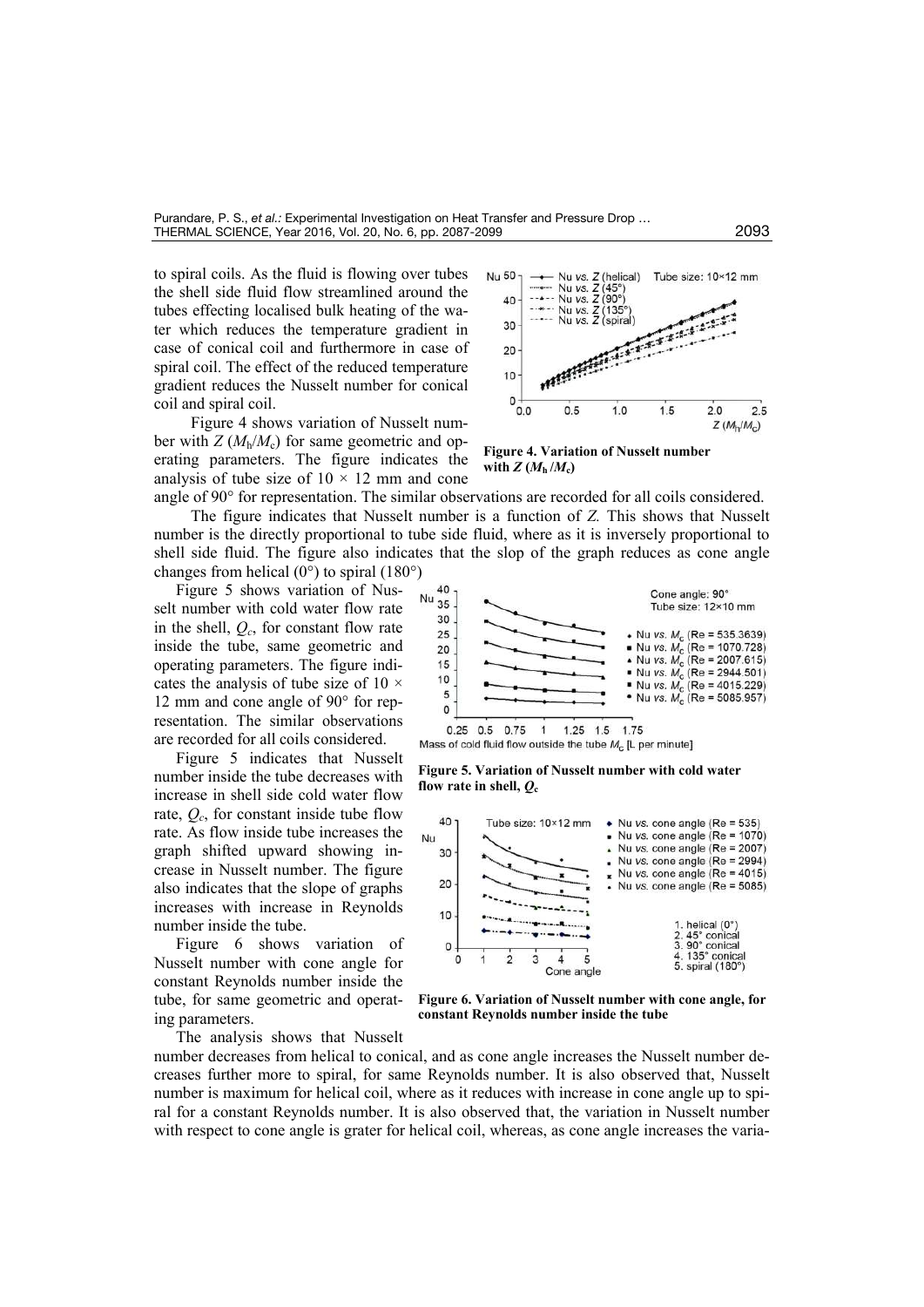tion reduces. This indicates that, the effect of secondary flow is predominant in helical coil, whereas as cone angle goes on increases the effect also reduces.



**Figure 7. Variation of effectiveness with Dean number inside tube at different cone angles**

The variation of effectiveness with Dean number inside tube at different cone angles is as shown in fig. 7, for same geometric and operating parameters.

Figure 7. indicates that the effectiveness of the heat exchanger decreases with increase in Dean number inside tube in all type of coils. From graph it is also evident that for lower inside tube flow rates, effectiveness is predominate as the slope of the graph is sufficiently high. But as flow rate increases the slope of the graph decreases, which indicates that at lower

flow rates the coil type configurations are much more efficient. The analysis also indicates that the effectiveness of the helical coiled configuration is highest, whereas for spiral coiled configuration it is least, and for the conical coil it is in between the helical to spiral such that increase in cone angle reduces effectiveness.

From the analysis it is understood that effectiveness is the function of *Z* [20, 22], which is ratio of mass of hot water flowing in the tube to mass of cold water flowing in the shell. This can be correlated by using a simple power equation:

$$
\varepsilon = a Z^b \tag{11}
$$

where *a* and *b* are the constants and can be evaluated by regression analysis as shown in tab. 3. The shell-side water mass flow rate has favorable effect and tube side mass flow rate has adverse effect on effectiveness, ε, of the heat exchangers. Physically, more shell-side water flow means more heat extracted from the hot stream and therefore a greater temperature fall in that stream which translates into better effectiveness. On the contrary, more tube-side mass flow rate leads to less temperature fall in the hot stream and consequently lesser the effectiveness of the heat exchanger. The two mass flow rates, therefore act against each other with the same strength. Using the definition of the effectiveness, one can easily derive equations for predicting the tube-side and shell-side outlet temperature:

$$
T_{\rm h,o} = T_{\rm h,i} - a Z^b (T_{\rm h,i} - T_{\rm c,i})
$$
\n(12)

$$
0 \tag{13}
$$

| Constants | Helical $(0^{\circ})$ | $45^\circ$ | $90^\circ$ | $135^\circ$ | Spiral $(180^\circ)$ |
|-----------|-----------------------|------------|------------|-------------|----------------------|
| a         | 0.5177                | 0.5047     | 0.4894     | 0.4624      | 0.4466               |
|           | 0.4114                | 0.4038     | 0.3833     | 0.3805      | 0.3804               |
| $R^2$     | 0.9299                | 0.9042     | 0.9015     | 0.9217      | 0.9272               |

**Table 3. Constants for estimation of outlet temperature, eqs. (12) and (13)** 

Figure 8 shows the variation of Nusselt number with inside tube fluid flow rate, *Q*h, for coil of different tube diameter with same coil diameter and flow rates.

Figure 8 indicates the significant effect of tube diameter on the performance of the coiled tube type heat exchanger. For all type of tubes of different diameters, Nusselt number increases with increase in flow rate inside the tube, *Q*h. The important observation from the figure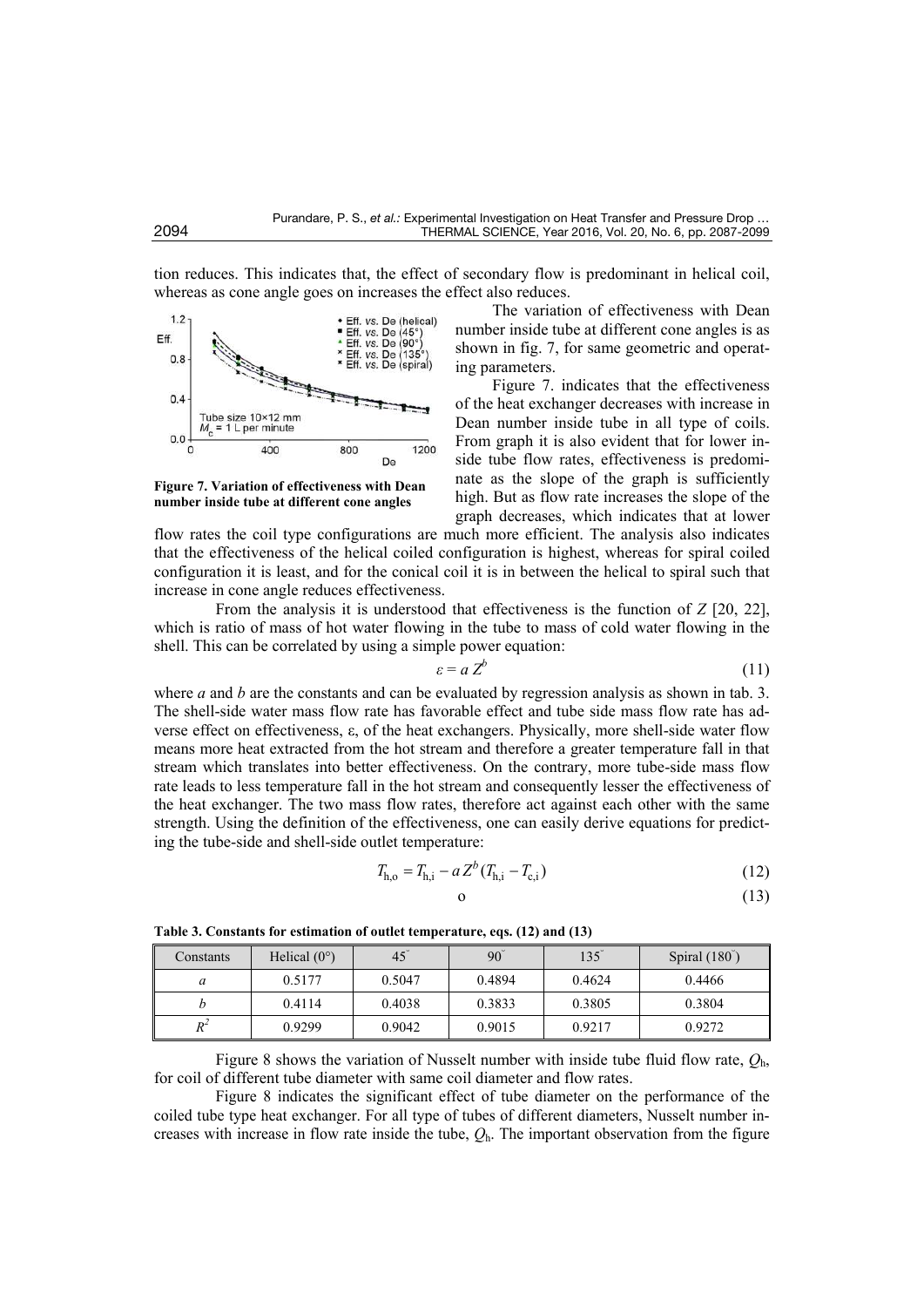is that, as tube diameter, *d*<sup>i</sup> , increases, Nusselt number decreases for the same inside tube flow rate. This indicates that as tube diameter increases the curvature ratio,  $\delta$ , increases which reduce the secondaries developed in the tube. The effect of reduction in secondaries reduces Nusselt number. Similar observations are recorded for all type of the coils considered for the analysis.

Figure 9 shows the variation of Nusselt number with outside tube fluid flow rate, *Q*c, with coils of different tube diameter,  $d_i$ , with same mean coil diameter,  $D_m$ , and flow rates,  $Q_h$ .



**Figure 8. Variation of Nusselt number with inside**  tube fluid flow rate,  $Q_h$ , with coils of different tube **diameter**

**Figure 9. Variation of Nusselt number with**  outside tube fluid flow rate,  $Q_c$ , with coils of **different tube diameter,** *d***<sup>i</sup>**

The graph in the fig. 9 indicates that Nusselt number decreases with increase in outside tube fluid flow rate, *Q*c, for all type of coils. The important observation recorded is that as tube diameter increases Nusselt number reduces for the same outside tube flow rate, *Q*c, and inside tube flow rate,  $Q_h$ . This may be due to the compact structure of cone coil. This may be altered as pitch of the coil increased as helical coil heat exchanger [23]. Similar observations are recorded for the different cone angles from helical to spiral configuration.

#### *Pressure drop analysis*

In the experimentation the pressure drop analysis is carried out for all 15 tubes. The pressure drop analysis leads to analyse friction factor, *f*, which is the main characteristic of the hydrodynamic analysis. Figure 10 shows the variation of friction factor with Reynolds number inside the tube.

Figure 10 indicates that friction factor, *f*, is the function of Reynolds number (mass flow rate of the fluid flowing inside the tube) and it decreases with increase in Reynolds number. From graph it is also observed that helical coil is having the least value whereas as cone angle increases, friction factor increases for same Reynolds number*.* It is also observed that, the variation in friction factor with Reynolds number is sufficiently large at lower

Reynolds number, and it reduces as Reynolds number increases. This indicates that at low Reynolds number secondaries are contributing more in friction factor, whereas as cone angle increases the variation is significant. As Reynolds number increases the variation of friction factor at various cone angle reduces.

Figure 11 shows the variation of friction factor, with Reynolds number at different tube diameters.



**Figure 10. Variation of friction factor,** *f***, with Reynolds number inside the tube**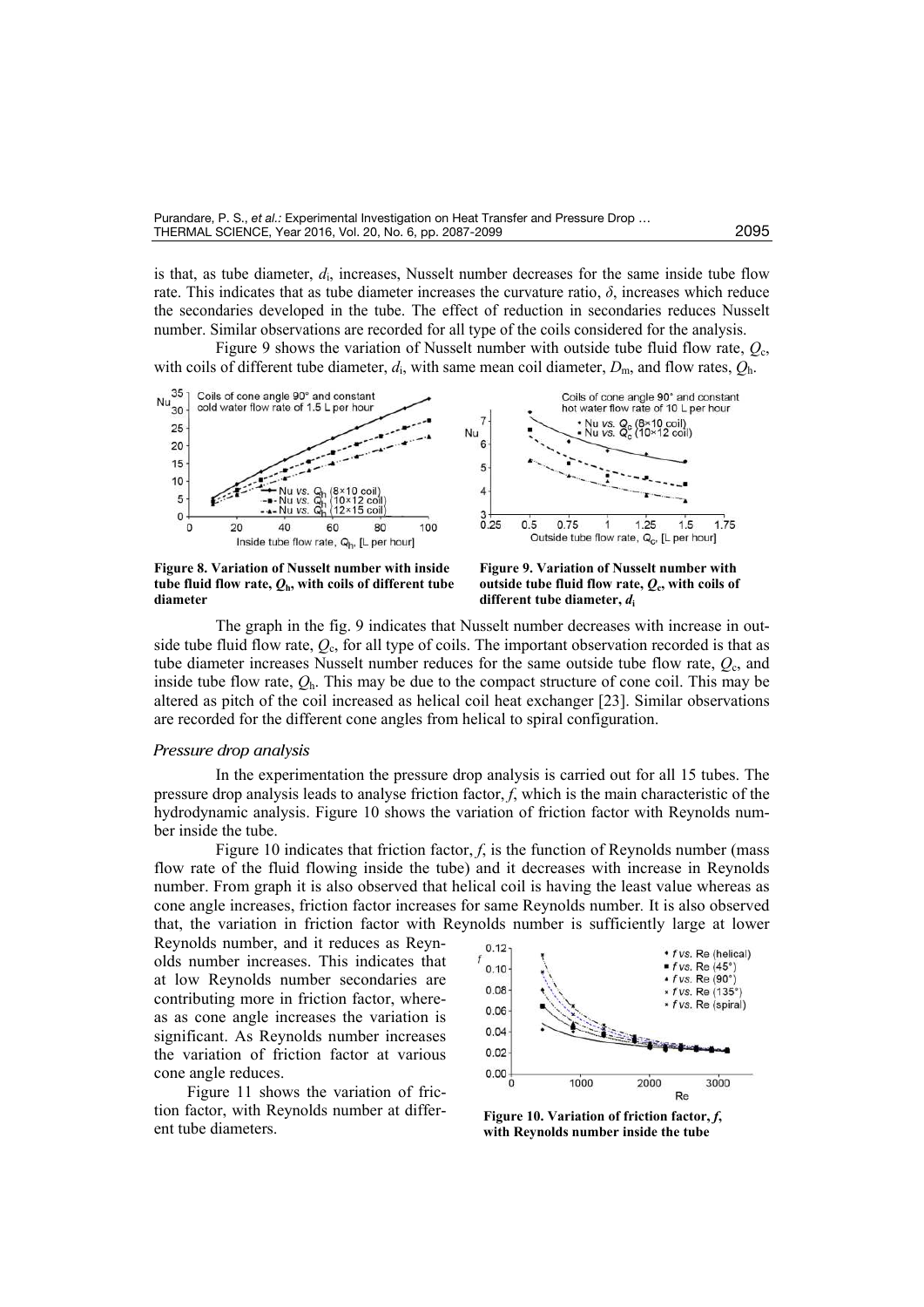Figure 11 shows that friction factor is the function of tube diameter. For the same flow rate in bigger diameter tubes the velocity in the tube reduces which reduces the Reynolds number, increasing friction factor. As tube diameter increases for the same flow rate friction factor reduces. For the same Reynolds number smaller tube diameter has less friction factor whereas as tube diameter increases friction factor increases.

In the analysis of pressure drop it is observed that friction factor is a function of velocity Reynolds number, the geometric parameter (curvature ratio, *δ*), and cone angle of the coil. The friction factor is correlated with Dean number and  $\delta$  by a power equation:

$$
f = c_1 \operatorname{Re}^{c_2} \delta^{c_3} \tag{14}
$$

where  $c_1$ ,  $c_2$ , and  $c_3$  are constants and can be evaluated by regression analysis. The values of constants are as in tab. 4.

| Constants      | Helical $(0^{\circ})$ | $45^\circ$ | $90^\circ$ | $135^\circ$ | Spiral $(180^\circ)$ |
|----------------|-----------------------|------------|------------|-------------|----------------------|
| c <sub>1</sub> | 6.67                  | 31.70      | 85.36      | 237.00      | 556.24               |
| $c_2$          | $-0.4$                | $-0.54$    | $-0.62$    | $-0.7$      | $-0.767$             |
| $c_3$          | 0.879                 | 1.03       | 1.15       | 1.28        | 1.39                 |
| $R^2$          | 0.8640                | 0.9644     | 0.9700     | 0.9801      | 0.9767               |

**Table 4. Constants for friction factor,** *f***, correlation, eq. (14)** 

Figure 12 shows the comparison of friction factor, *vs.* Reynolds number The variation is  $\pm 15\%$ . The equation coefficient,  $R^2$ , presented in tab. 3 are greater than 0.85, indicated good agreement of experimental and predicted values. Our correlation for helical coil are also in good agreement with correlations published in literature, (Ito [24], Shrinivsan [25], with variation up to  $\pm 13\%$ ).



**Figure 11. Variation of friction factor,** *f,* **with Reynolds number at different tube diameters**



**Figure 12. Comparison of friction factor,** *f***,**  *vs.* **Reynolds number for predicted and experimental values**

#### **Nusselt number correlation**

The experimental analysis indicates that performance of the heat exchanger depends on flow rates,  $Q_h$  and  $Q_c$ , properties of the fluid and the geometric parameters as tube diameter, *d*<sup>i</sup> , and coil diameter, *D*. The different parameters reveals in the form of Dean number, Prandtl number at bulk temperature, and the curvature ration,  $\delta$ . The statistical analysis of the measured data of 15 different coils from helical to spiral for different cone angles is considered for finding the relation: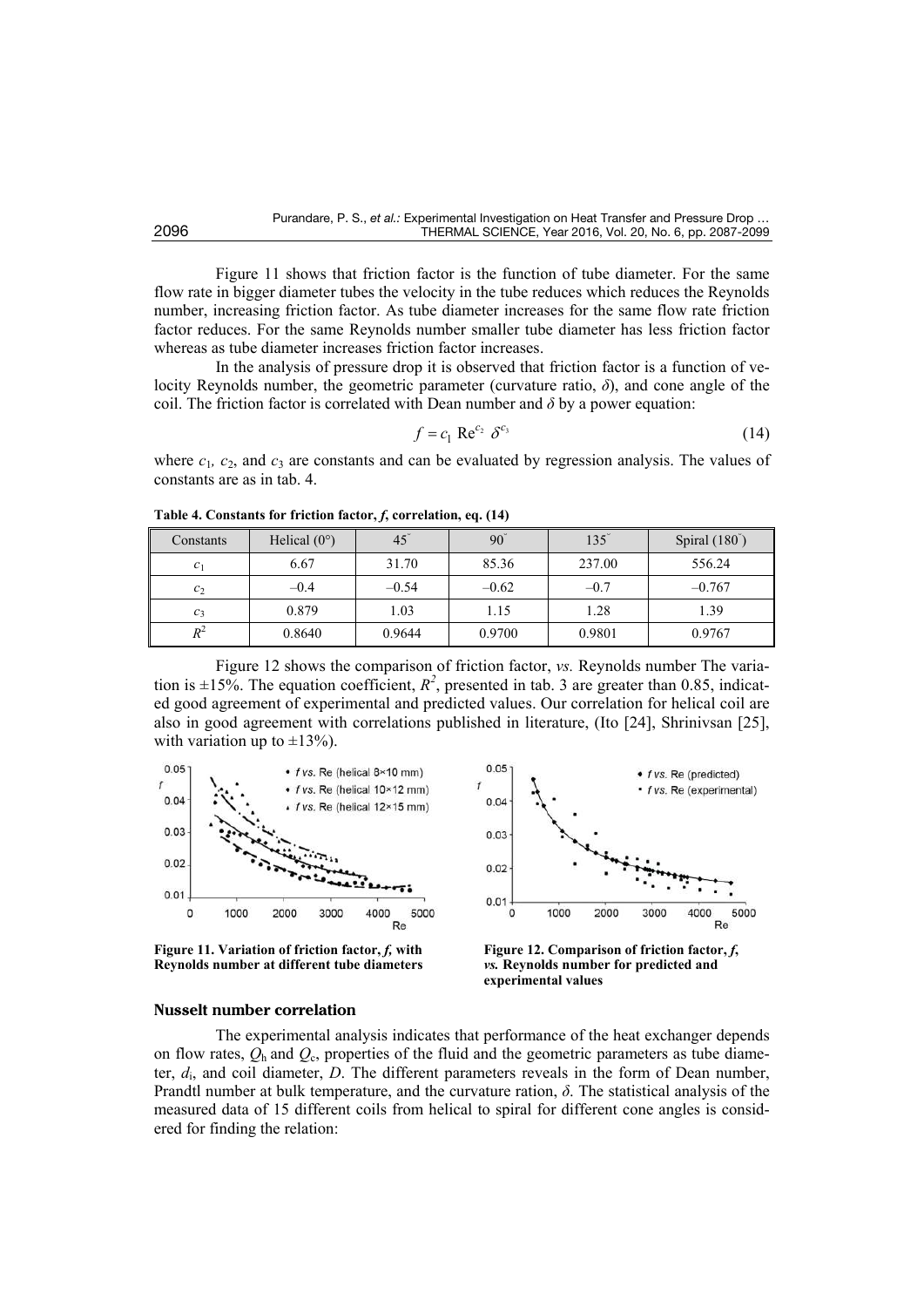Purandare, P. S., *et al.:* Experimental Investigation on Heat Transfer and Pressure Drop … THERMAL SCIENCE, Year 2016, Vol. 20, No. 6, pp. 2087-2099 2097

$$
Nu = a Deb Prc \deltad
$$
 (15)

where *a*, *b*, *c*, and *d* are constants. The analysis is carried out with statistical tool by using least square criteria. The constants *a, b, c,* and *d* are calculated for different cone angles and given in tab. 5.

**Table 5. Constants of the Nusselt number correlation, eq. (15)** 

| Constants | Helical $(0^{\circ})$ | $45^{\circ}$ | $90^\circ$ | $135^\circ$ | Spiral $(180^\circ)$ |
|-----------|-----------------------|--------------|------------|-------------|----------------------|
| a         | 0.57                  | 0.56         | 0.54       | 0.52        | 0.50                 |
|           | 0.8                   | 0.8          | 0.8        | 0.8         | 0.8                  |
| c         | 0.6267                | 0.6022       | 0.5877     | 0.5625      | 0.5317               |
| а         | 1.1565                | 1.1597       | 1.17396    | 1.1762      | 1.1794               |
| $R^2$     | 0.9180                | 0.90017      | 0.9357     | 0.9432      | 0.9780               |

The comparison between the predicted Nusselt number from the proposed correlation and the experimental Nusselt number are given in fig. 13. The Nusselt number predicted from the correlation shows the variation of  $\pm 7\%$  with the experimental Nusselt number. In the literature it is observed that many researchers have given the different correlations for helical coil in the range of experimentation. The comparison in various correlations given by researchers with the correlation derived from the experimental work for helical coil are presented in fig. 14. The figure indicates the good agreement with the available literature. There is no any correlation available in the literature for the conical coil as well as spiral coil heat exchanger for the range of experimentation.



#### **Conclusions**

The heat transfer and pressure drop characteristics of the conical coil heat exchanger with different cone angles, tube diameter, and flow rates are detailed in this paper. In this conical coil with cone angle of 0° (helical), 45°, 90°, 135°, and 180° (spiral) coils are analysed experimentally. The investigation leads to following conclusions for the present study:

- The Nusselt number increases with increase in Reynolds number inside tube, for constant outside (shell side) cold water flow. It is highest for helical coil*,* whereas least for spiral coil*,* and for conical coil it reduces with increase in cone angle.
- The Nusselt number is a function of *Z*, which shows that, it is directly proportional to hot water flow in the tube whereas inversely proportional to cold water flow outside the tube.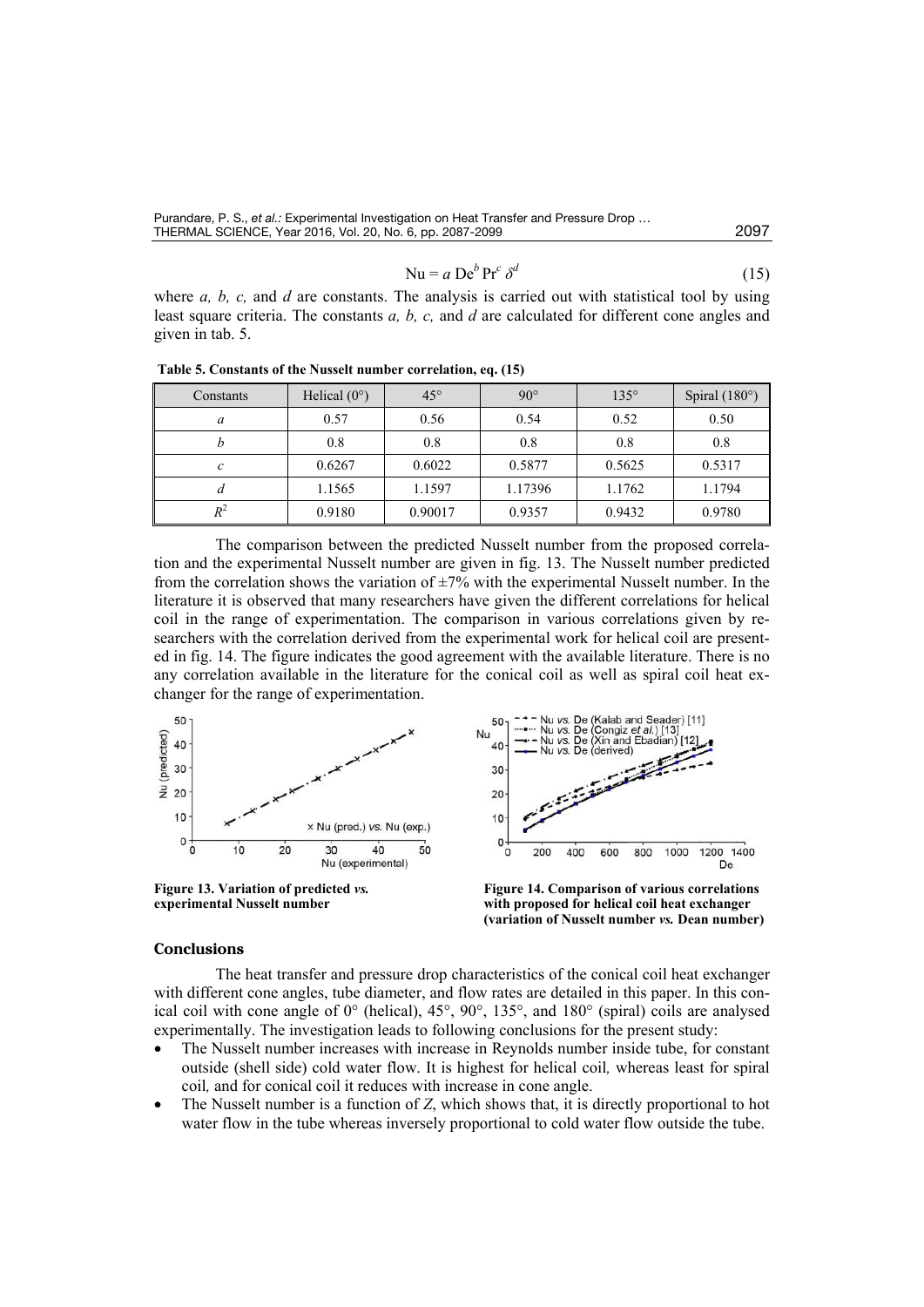- Effectiveness, *ε*, of coiled tube heat exchanger is a function of Reynolds number inside tube and it reduces with increases in Reynolds number. The helical coil has a maximum *ε*, whereas minimum in case of spiral coil and in conical coil, as cone angle increases *ε* decreases from helical to spiral.
- Nusselt number is a function of tube diameter,  $d_i$ , and it decreases with increase in tube diameter for the same inside tube flow rate,  $Q_h$ , and outside tube flow rate,  $Q_c$ .
- The friction factor, *f*, is the function of Reynolds number and it reduces with increase in Reynolds number. Helical coil has a least value of *f* whereas it is maximum in case of spiral coil. As cone angle increases the *f* increases for the same Reynolds number. As Reynolds number increases the *f* decreases. The variation is significant in lower Reynolds number, whereas the variation reduces as Reynolds number increases.

The relationship between effectiveness, *ε*, and *Z* have derived for the experimental data and empirical correlations are presented for predicting the outlet temperature hot and cold side fluids with correlation coefficient,  $R^2$ , in each case above 0.90.

The friction factor,  $f$ , is correlated in terms of Reynolds number and  $\delta$ , with power equations.

Empirical correlations for Nusselt number at different cone angles from helical to conical with different cone angles and spiral coil heat exchanger are developed and the correlation coefficient,  $R^2$ , in each case is above 0.90. The Nusselt number obtained for helical coil correlation is compared with the correlations from the literature, which shows good agreement [11-13], whereas correlations are not available in literature for comparison with different cone angles.

#### **Nomenclature**

- *a, b, c, d, n, c*<sub>1</sub>, *c*<sub>2</sub>, *c*<sub>3</sub> constants  $A_c$  – cross section area of pipe,  $[m^2]$  $D$  – coil diameter, [m] *d* – tube diameter, [m] De – Dean number *Dm* – mean coil diameter, [m] *f –* friction factor  $h$  – heat transfer coefficient,  $[\text{Wm}^{-2}\text{K}^{-1}]$  $k$  – thermal conductivity,  $[\text{Wm}^{-1}\text{K}^{-1}]$ *L* – length of tube, [m]  $M$  – mass flow rate,  $[kgs^{-1}]$ Nu – Nusselt number Pr – Prandtl number *∆p* – pressure drop, [ ] *Q –* flow rate, [Lph] *q* – heat transfer rate, [W]  $R$  – coil radius, [m] Re – Reynolds number  $t$  – temperature, [K]  $U$  – overall heat transfer coefficient,  $[{\rm Wm}^{-2}{\rm K}^{-1}]$ *Z* – mass flow rate ratio *Greek symbols δ* – curvature ratio  $\varepsilon$  – effectiveness<br> $\theta$  – cone angle. [1] *θ* – cone angle, [°] *Subscripts*  avg – average c – cold fluid h – hot fluid i – inside tube condition o – outer tube condition ov – overall  $w = water$ *Abbreviation LMTD* – log mean temperature difference **References**
- [1] Naphon, P., Wongwises, S., A Review of Flow and Heat Transfer Characteristics in Curved Tubes, *Renewable Sustainable Energy*, *10* (2006), 5, pp. 463-490
- [2] Lines, J. R., Helically Coiled Heat Exchangers Offers Advantages, *Bulletin HHE-30,* Graham Manufacturing Co., Batavia, New York., USA
- [3] Acharya, N., *et al*., Chang, Analysis of Heat Transfer Enhancement in Coiled-Tube Heat Exchangers, *International Journal of Heat and Mass Transfer*, *44* (2001), 17, pp. 3189-3199